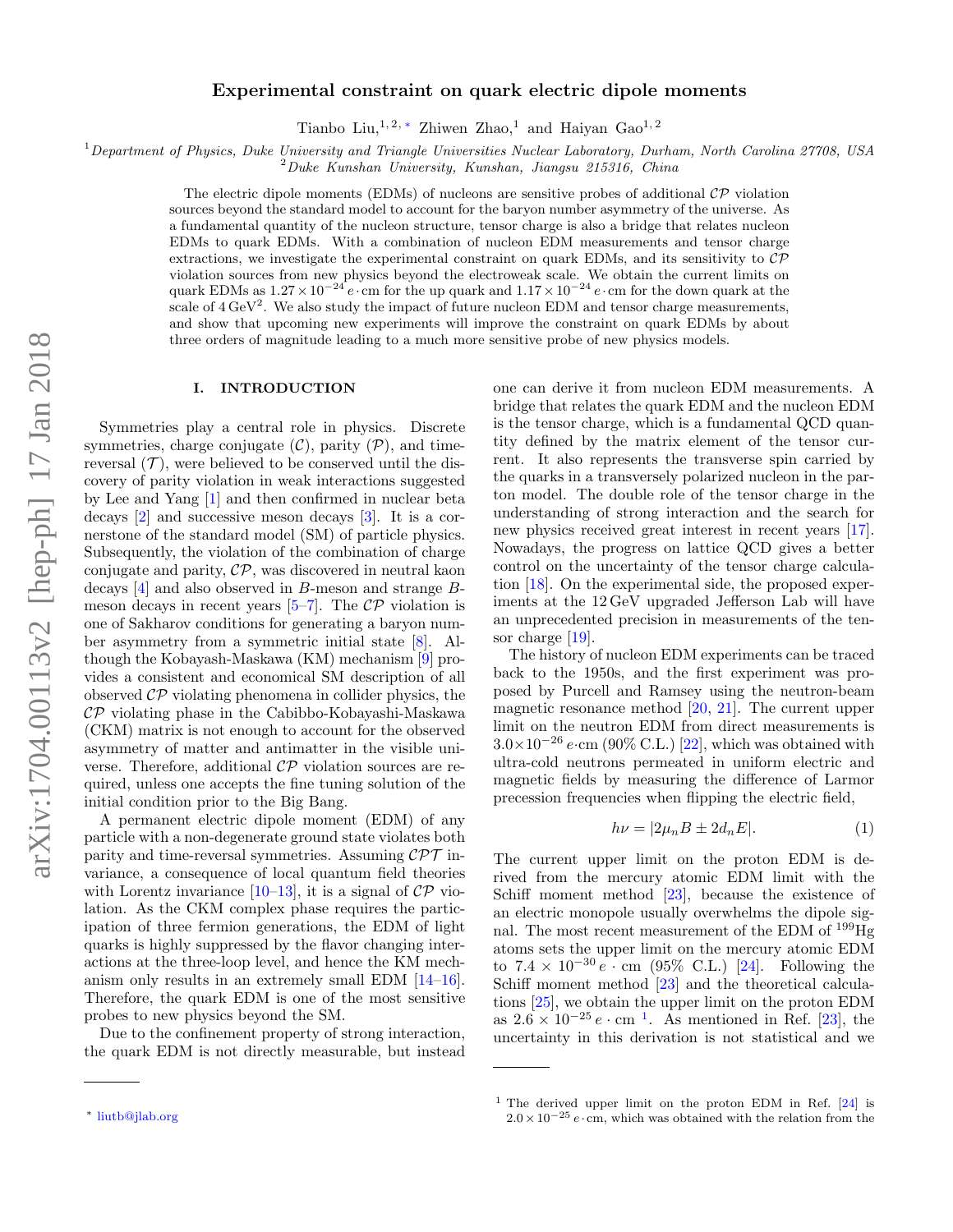cannot give the probability distribution. As a conservative estimation, we expect the derived value of the proton EDM limit is no worse than a 90% confidence level.

The effective Lagrangian that contributes to the nucleon EDM can be expressed up to dimension-six as [\[26\]](#page-7-8)

$$
\mathcal{L}_{\text{eff}} = -\bar{\theta} \frac{g_s^2}{64\pi^2} \epsilon^{\mu\nu\rho\sigma} G^a_{\mu\nu} G^a_{\rho\sigma} - \frac{1}{2} \sum_q d_q \bar{\psi}_q i\sigma^{\mu\nu} \gamma_5 \psi_q F_{\mu\nu} - \frac{1}{2} \sum_q \tilde{d}_q \bar{\psi}_q i\sigma^{\mu\nu} t^a \psi_q G^a_{\mu\nu} + \frac{1}{6} d_W f^{abc} \epsilon^{\mu\nu\rho\sigma} G^a_{\mu\nu} G^b_{\rho\lambda} G^c_{\sigma} + \sum_{i,j,k,l} C_{ijkl} \bar{\psi}_i \Gamma \psi_j \bar{\psi}_k \Gamma' \psi_l,
$$
\n(2)

where  $g_s$  is the strong coupling constant,  $G^a_{\mu\nu}$  is the gluon field,  $F_{\mu\nu}$  is the electromagnetic field, and  $\psi_q$  is the quark field. The first term, a dimension-four operator, is allowed in the standard model as the QCD  $\theta$ -term, where the overall phase of the quark mass matrix is absorbed into  $\theta$ . It could in principle generate large hadronic EDMs, but the upper limit on the neutron EDM constrains the coefficient to  $|\bar{\theta}| \leq 10^{-10}$ . The two dimension-five terms are respectively the quark EDM  $d_q$  and the quark chromoelectric dipole moment  $d_q$ . In order to restore the  $SU(2) \times U(1)$  symmetry above the electroweak scale, a Higgs field insertion should be included in these two terms [\[27\]](#page-7-9). Therefore, they are essentially dimension-six operators, and are often in practice supplied by an insertion of the quark mass as  $m_q/\Lambda^2$ , where  $\Lambda$  represents a large mass scale. For consistency, other dimension-six operators, the three-gluon Weinberg operator and the four-fermion interactions, should also be introduced.

In this paper, focusing on the quark EDM term, we present the experimental limit on quark EDMs with the combination of nucleon EDM measurements and tensor charge extractions, and the impact of the next generation EDM experiments and the planned precision measurements of the tensor charge. The constraint on new physics is also discussed.

#### II. TENSOR CHARGE AND QUARK EDM

The nucleon EDM is related to the quark EDM as [\[28–](#page-7-10) [30\]](#page-7-11)

$$
d_p = g_T^u \, d_u + g_T^d \, d_d + g_T^s \, d_s,\tag{3}
$$

$$
d_n = g_T^d \, d_u + g_T^u \, d_d + g_T^s \, d_s,\tag{4}
$$

where the isospin symmetry is applied in Eq. [\(4\)](#page-1-0). In this study we neglect heavy flavor contributions. The

coefficient  $g_T^{u,d,s}$  is the tensor charge, which is defined by the matrix element of a local operator as

$$
\langle p, \sigma | \bar{\psi}_q i \sigma^{\mu\nu} \psi_q | p, \sigma \rangle = g_T^q \bar{u}(p, \sigma) i \sigma^{\mu\nu} u(p, \sigma). \tag{5}
$$

In the naive nonrelativistic quark model, it can be obtained from the  $SU(6)$  spin-flavor wave function [\[31\]](#page-7-12)

$$
\Psi_p = \frac{1}{\sqrt{18}} (2u_\uparrow u_\uparrow d_\downarrow - u_\uparrow u_\downarrow d_\uparrow - u_\downarrow u_\uparrow d_\uparrow + \text{permutations})
$$
\n(6)

as

$$
g_T^u = \frac{4}{3}, \quad g_T^d = -\frac{1}{3}.\tag{7}
$$

Due to relativistic effects, the tensor charge values reduce from the prediction of the naive quark model [\[32\]](#page-7-13), and differ from the axial-vector charge, which is defined by the matrix element of the axial-vector current. As shown in Figure [1,](#page-2-0) the tensor charge has been calculated in many phenomenological models [\[33](#page-7-14)[–42\]](#page-7-15), and with some nonperturbative methods, such as Dyson-Schwinger equation calculations [\[30,](#page-7-11) [43\]](#page-7-16) and lattice QCD simulations [\[44–](#page-7-17)[49\]](#page-7-18).

In the quark-parton model, the tensor charge is equal to the first moment of quark transversity distribution,

$$
g_T^q = \int_0^1 dx [h_1^q(x) - h_1^{\bar{q}}(x)], \tag{8}
$$

<span id="page-1-1"></span><span id="page-1-0"></span>where x represents the longitudinal momentum fraction carried by the quark. The transversity distribution  $h_1(x)$ as a leading-twist parton distribution function is interpreted as the net density of transversely polarized quarks in a transversely polarized proton. Unlike its longitudinal counter part, the helicity distribution, which measures the density of longitudinally polarized quarks in a longitudinally polarized proton, the transversity distribution is a chiral-odd quantity, which results in a simpler QCD evolution effect without mixing with gluons and as such is dominated by valence quarks [\[50\]](#page-7-19). However, the chiral-odd property makes it decouple at the leading-twist from the inclusive deep-inelastic scattering (DIS) process, which is usually the most efficient approach to measure parton distributions, and hence it should be measured by coupling to another chiral-odd

random-phase approximation with core polarization [\[23\]](#page-7-5). Here we use the fully self-consistent calculations in Ref. [\[25\]](#page-7-7) and include a theoretical uncertainty to account for the difference among interaction models.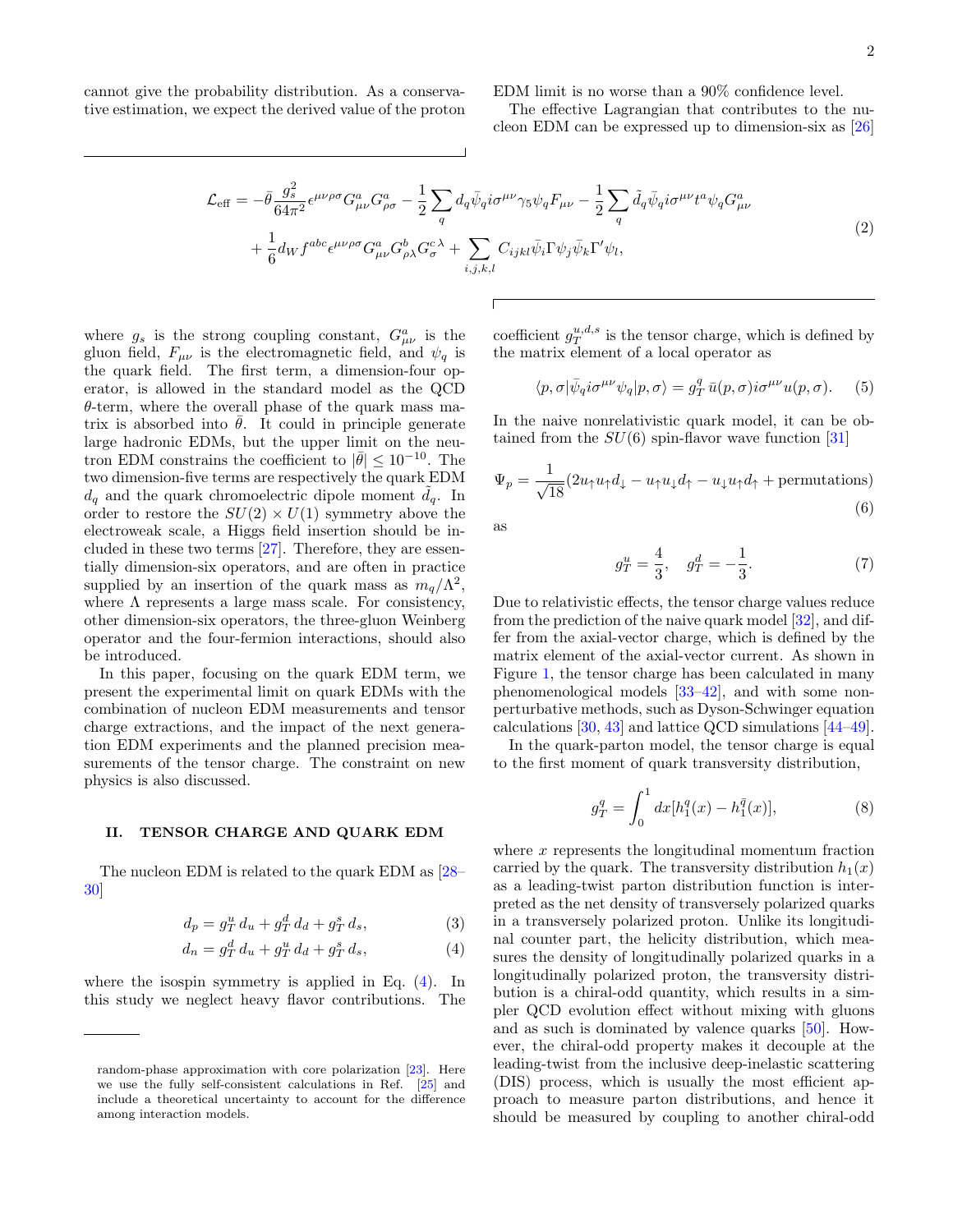

<span id="page-2-0"></span>FIG. 1. Tensor charge results. The left panel shows the values of u and d quark tensor charges, and the right panel shows the values of the isovector tensor charge. The round (green) points are from Dyson-Schwinger equation calculations [\[30,](#page-7-11) [43\]](#page-7-16), the square (blue) points are from lattice QCD calculations [\[44–](#page-7-17)[49\]](#page-7-18), the triangle (magenta) points are from model calculations [\[33–](#page-7-14) [42\]](#page-7-15), the filled diamond (black) points are phenomenological extractions from data [\[53,](#page-7-20) [54,](#page-7-21) [62–](#page-7-22)[64\]](#page-7-23), and the hollow diamond (red) points are the projection of JLab-12GeV SoLID experiments based on the most recent global analysis [\[54\]](#page-7-21). The results quoted from the references are evaluated at different scales as explained in the text.

quantity. The semi-inclusive DIS (SIDIS) is one of the processes that can be used to measure transversity distributions. At the leading twist, the transversity distribution can be extracted from a transverse target single spin asymmetry, the Collins asymmetry [\[51\]](#page-7-24), which arises from the convolution of the transversity distribution and the Collins fragmentation function within the framework of the transverse momentum dependent (TMD) factorization. It can also be measured in the collinear factorization through the dihadron process [\[52\]](#page-7-25) by coupling to the dihadron fragmentation function. Besides, the tensor charge can be estimated from generalized parton distribution (GPD) extractions, because the transversity distribution is the forward limit of a chiral-odd GPD. The tensor charge values from some recent global analyses are shown in Figure [1.](#page-2-0) The values of Anselmino *et al.*  $[64]$ , Kang *et al.* [\[53\]](#page-7-20), and Ye *et al.* [\[54\]](#page-7-21) are from the global fit of transversity TMDs. The TMD evolution effect is not taken into account in Anselmino et al. [\[64\]](#page-7-23), while it is included in the other two. The values of Radici et al. [\[62\]](#page-7-22) are from the analysis of the dihadron process within the collinear factorization. The values of Goldstein et al. [\[63\]](#page-7-26) are from the GPD extractions by analyzing mesons  $(\pi^0)$ and  $\eta$ ) exclusive electroproduction data. Within the large uncertainties, the results from different groups are consistent with each other.

We should note that the tensor charge is scale dependent, and it follows the evolution equation at the leading order as [\[55\]](#page-7-27)

$$
g_T^q(Q^2) = g_T^q(Q_0^2) \left[ \frac{\alpha_s(Q^2)}{\alpha_s(Q_0^2)} \right]^{\frac{4}{33-2n_f}}, \qquad (9)
$$

where  $n_f$  is the number of flavors. The results in Figure [1](#page-2-0) are at different scales. The Dyson-Schwinger equation results of Pitschmann et al. [\[30\]](#page-7-11) and Yamanaka et

al. [\[43\]](#page-7-16) and the lattice simulation results of Bhattacharya et al.  $[44]$ , Abdel-Rehim et al.  $[45]$ , Gockeler et al.  $[46]$ , Bali et al.  $[47]$ , Green et al.  $[48]$ , and Aoki et al.  $[49]$ are at  $4 \,\text{GeV}^2$ . The model calculation results of Cloet *et* al. [\[33\]](#page-7-14) are at  $0.16 \,\mathrm{GeV}^2$ , the results of Wakamatsu [\[34\]](#page-7-32) are at  $0.36 \,\text{GeV}^2$ , the results of Pasquini *et al.* [\[35\]](#page-7-33) are at  $0.079 \,\text{GeV}^2$ , the results of Gamberg and Goldstein [\[36\]](#page-7-34) are at  $1 \text{ GeV}^2$ , the results of Schweitzer *et al.* [\[37\]](#page-7-35) are at  $0.36 \,\text{GeV}^2$ , the results of Ma and Schmidt [\[38\]](#page-7-36) are at  $3 \sim 10 \,\text{GeV}^2$ , the result of Barone *et al.* [\[39\]](#page-7-37) are at  $25 \,\text{GeV}^2$ , the results of Schmidt and Soffer  $\overline{[40]}$  are at  $0.09 \,\mathrm{GeV}^2$ , the results of He and Ji [\[41\]](#page-7-39) are at  $1 \,\mathrm{GeV}^2$ , and the results of Kim *et al.* [\[42\]](#page-7-15) are at  $0.36 \,\text{GeV}^2$ . The phenomenological extraction results of Kang et al. [\[53\]](#page-7-20) are at  $10 \,\text{GeV}^2$ , the results of Radici *et al.* [\[62\]](#page-7-22) are at  $1 \,\text{GeV}^2$ , the results of Goldstein *et al.* [\[63\]](#page-7-26) are at  $4 \,\text{GeV}^2$ , the results of Anselmino *et al.* [\[64\]](#page-7-23) are at  $0.8 \,\text{GeV}^2$ , and the results of Ye et al. and the SoLID projections [\[54\]](#page-7-21) are at  $2.4 \,\mathrm{GeV}^2$ . To see the size of the evolution effect, we quote here the results at two different scales in Ref. [\[54\]](#page-7-21) as

$$
g_T^u = 0.413 \pm 0.133, \quad g_T^d = -0.229 \pm 0.094, \tag{10}
$$

at  $2.4 \,\mathrm{GeV^2}$ , and

$$
g_T^u = 0.395 \pm 0.128, \quad g_T^d = -0.219 \pm 0.090,\tag{11}
$$

at  $10 \,\mathrm{GeV^2}$ .

As seen from Eqs.  $(3)$  and  $(4)$ , the constraint on quark EDMs can be obtained from the knowledge of tensor charges and the nucleon EDM measurements. To have quantitative estimations, we take the upper limit on the proton EDM derived from the most recent measurement of <sup>199</sup>Hg EDM [\[24\]](#page-7-6) with the Schiff moment method

$$
|d_p| \le 2.6 \times 10^{-25} e \cdot \text{cm},\tag{12}
$$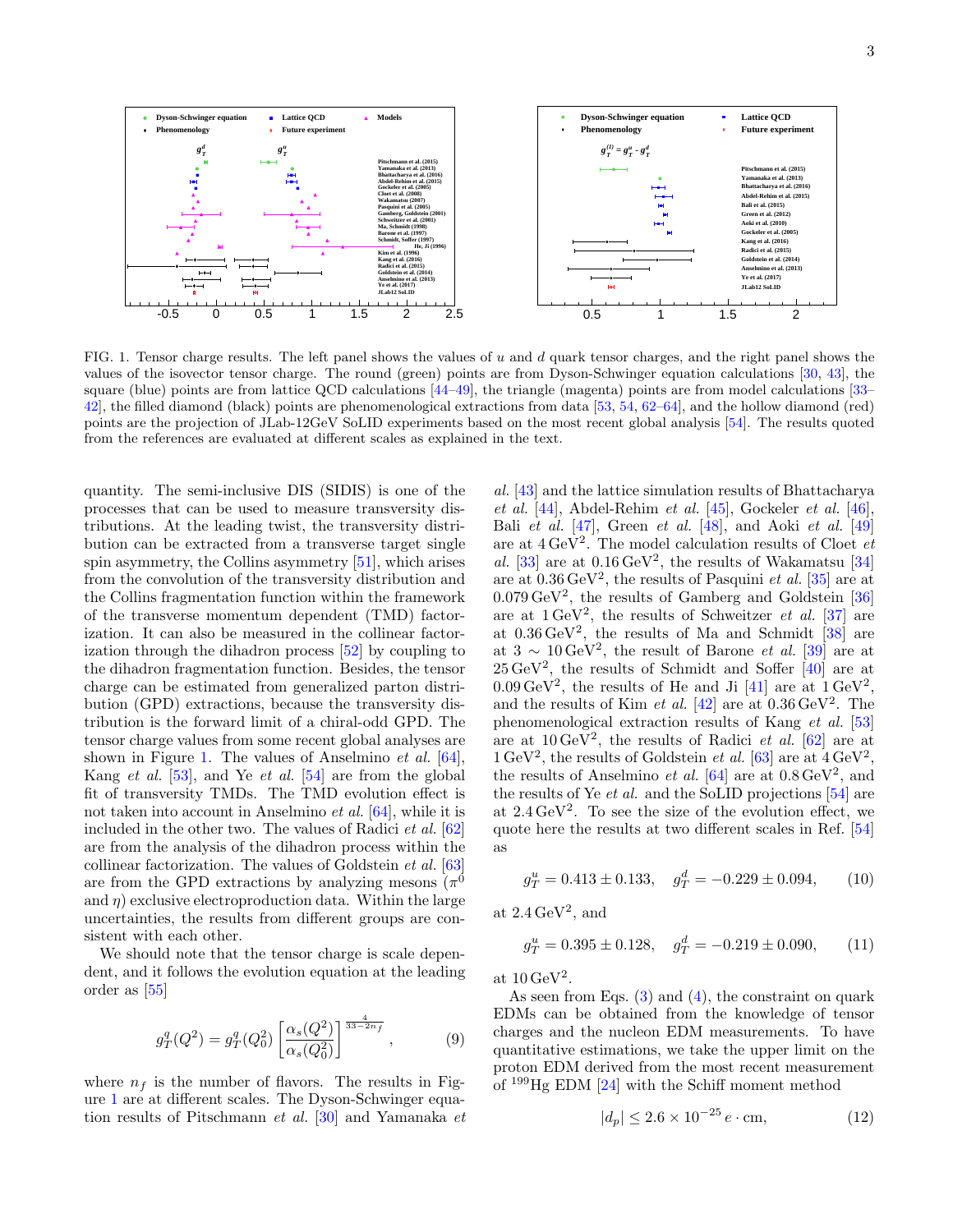and the upper limit on the neutron EDM from the direct measurement with ultra-cold neutrons [\[22\]](#page-7-4)

$$
|d_n| \le 3.0 \times 10^{-26} e \cdot \text{cm}.
$$
 (13)

For the tensor charge, we use the results from the global analysis in Ref. [\[54\]](#page-7-21), which includes the TMD evolution effect. At the scale of  $4 \,\text{GeV}^2$ , the extracted tensor charges for up and down quarks are

$$
g_T^u = 0.405 \pm 0.130, \quad g_T^d = -0.225 \pm 0.092, \tag{14}
$$

with the uncertainties given at 90% confidence level. In this analysis the strange quark transversity and thus its tensor charge are set to zero. Then the strange quark contribution to nucleon EDMs vanishes. However, since the quark EDM is expected to be proportional to the quark mass for a large class of models in which the Lagrangian shares the same form for each fermion family member, the contribution from the strange quark term could be large even with a small tensor charge value [\[18\]](#page-7-0). To account for the uncertainty from the strange quark contribution, we take the strange quark tensor charge value from the recent lattice simulation [\[18\]](#page-7-0),

$$
g_T^s = 0.008 \pm 0.009,\tag{15}
$$

at the scale of  $4 \,\mathrm{GeV}^2$ . The uncertainty is understood as one standard deviation  $(1\sigma)$ . For consistency, we multiplies it by a factor of 1.65, which corresponds to a 90% C.L. based on the normal distribution assumption. Fol-lowing the method in [\[18\]](#page-7-0), we relate  $d_s$  and  $d_d$  with the quark mass ratio  $m_s/m_d$ . In Ref. [\[18\]](#page-7-0) the ratio is chosen as 20, and in Ref. [\[57\]](#page-7-40) the ratio is evaluated as  $17 \sim 22$ . Since we are estimating the upper limit on quark EDMs, we use the value  $m_s/m_d = 22$  in our analysis to maximize the uncertainty from the strange quark term.

With the proton and neutron EDM limits and the tensor charge values above, we obtain the constraint on quark EDMs in Figure [2.](#page-4-0) For flavor separation, we combine the results from proton and neutron EDM limits and obtain the constraint on up and down quark EDMs as

$$
|d_u| \le 1.15 \times 10^{-24} \, e \cdot \text{cm},\tag{16}
$$

$$
|d_d| \le 1.06 \times 10^{-24} e \cdot \text{cm}.
$$
 (17)

Since all scale dependent quantities in the analysis are evaluated at  $4 \text{ GeV}^2$ , these constraints should be understood at the same scale. The confidence level of the constraints is 90%, because the nucleon EDM limits and the tensor charge uncertainties applied in the evaluation are at 90% confidence level. We should note that the isospin symmetry, which will bring in additional uncertainties, is applied in our analysis to perform flavor separation. With our current knowledge, it is hard to quantify this uncertainty. Hence we simply add a 10% uncertainty to account for the isospin symmetry breaking effect, and the final results of up and down quark EDM limits are listed in Table [I.](#page-5-0) Our current constraint on light quark EDMs is at  $10^{-24} e \cdot \text{cm}$  level.

## III. THE IMPACT OF FUTURE EXPERIMENTS

The constraint on quark EDMs is affected by both the sensitivity of nucleon EDM measurements and the precision of tensor charge extractions. To improve the quark EDM limit and thus its sensitivity to new physics, we need efforts from both sides. In this section, we estimate the impact of the planned experiments in the next ten years.

One of the main goals of the 12 GeV upgraded CE-BAF Jefferson Lab is to understand the partonic structure of the nucleon. The SIDIS experiments at Jefferson Lab, particularly those with SoLID [\[58\]](#page-7-41) which will combine large acceptance and high luminosities, are aiming to have an unprecedented precision in measurements of quark three dimensional distributions in the momentum space. The Collins asymmetry, a transverse target single spin asymmetry, is one of the highlighted measurements aiming to extract quark transversity distributions and thus the tensor charge. A quantitative study [\[54\]](#page-7-21) shows that SoLID SIDIS experiments will improve the precision of tensor charge extractions by one order of magnitude. The projection based on the global analysis [\[54\]](#page-7-21) gives

$$
g_T^u = 0.405 \pm 0.018, \quad g_T^d = -0.225 \pm 0.008,\tag{18}
$$

with 90% C.L. uncertainties. The values are evaluated at the scale of  $4 \,\mathrm{GeV^2}$ .

To estimate the impact of these experiments, we still use the strange quark tensor charge from the lattice simulation [\[18\]](#page-7-0). Following the same procedure, we obtain the constraint from proton and neutron EDM limits shown in Figure [2,](#page-4-0) and the combination of proton and neutron results gives the upper limits on quark EDMs as

$$
|d_u| \le 6.11 \times 10^{-25} e \cdot \text{cm},\tag{19}
$$

$$
|d_d| \le 9.70 \times 10^{-25} e \cdot \text{cm},\tag{20}
$$

at the scale of  $4 \text{ GeV}^2$ . The final results that include the additional 10% uncertainty of the isospin symmetry breaking effect are listed in Table [I.](#page-5-0)

As observed from Figure [2,](#page-4-0) although the precision of tensor charge extractions is improved by one order of magnitude, the impact on the constraint on quark EDMs is not significant. Therefore as expected, more sensitive proton and neutron EDM experiments are necessary.

The precision of the neutron EDM measurements has improved by six orders of magnitude since the first experiment by Purcell et al. [\[20,](#page-7-2) [21\]](#page-7-3). The goal of the next generation neutron EDM experiments [\[59\]](#page-7-42) is to further improve the sensitivity by two orders of magnitude. The statistical uncertainty of the measurement with ultracold neutrons depends on the electric field  $E$ , the number of neutrons N, and the storage time  $\tau$  as [\[60\]](#page-7-43)

$$
\sigma \sim (E\sqrt{N\tau})^{-1}.
$$
 (21)

The approach [\[60\]](#page-7-43) that will be utilized in the next generation neutron EDM experiments [\[59\]](#page-7-42) will significantly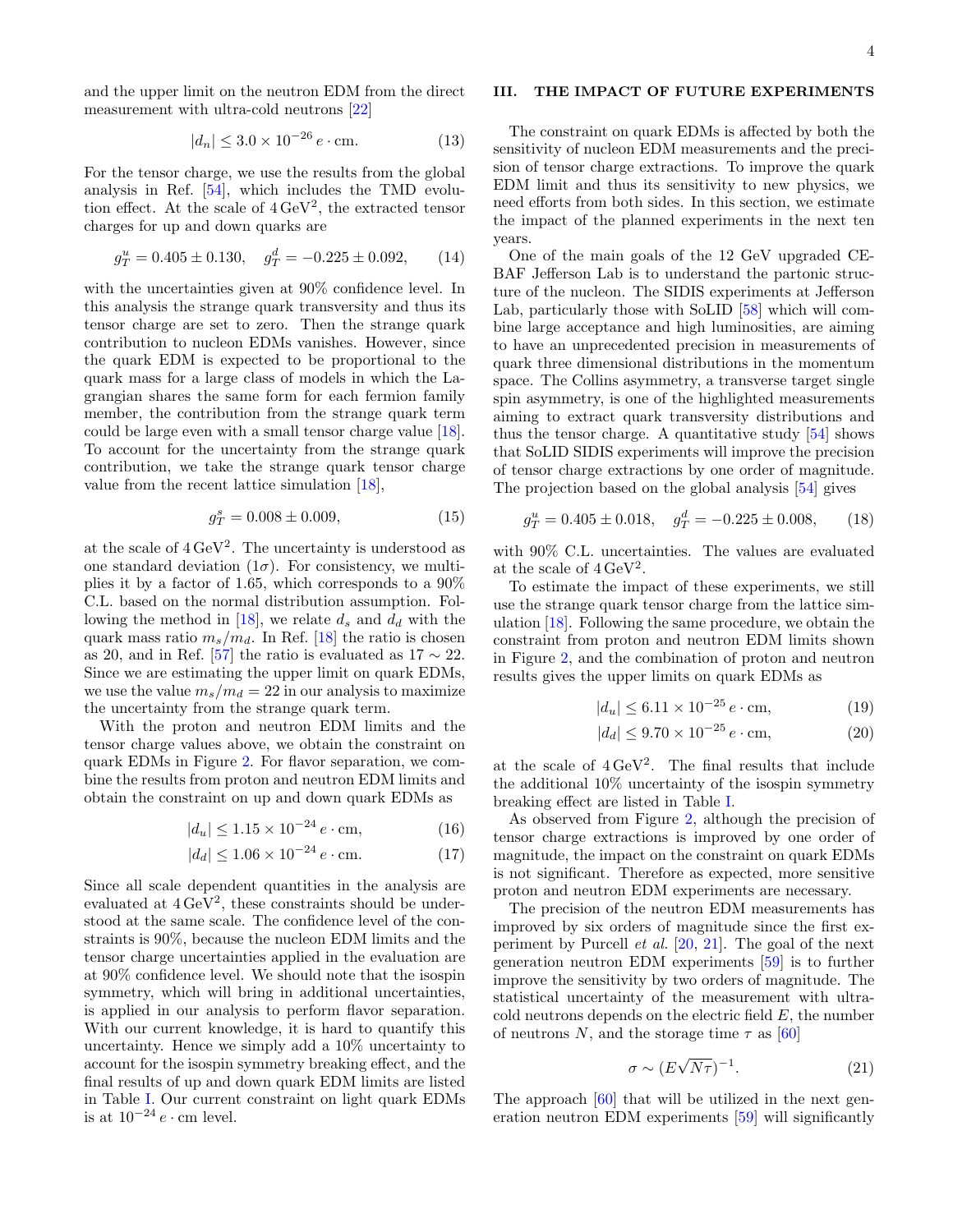

<span id="page-4-0"></span>FIG. 2. Constraints on quark EDMs with the upper limits on nucleon EDMs and the tensor charge extractions. The left panel shows the constraints by the upper limit on the proton EDM, and the right panel shows the constraints by the upper limit on the neutron EDM. The current tensor charge precision refers to  $g_T^u = 0.405 \pm 0.130$  and  $g_T^d = -0.225 \pm 0.092$ , and the future tensor charge precision refers to  $g_T^u = 0.405 \pm 0.018$  and  $g_T^d = -0.225 \pm 0.008$  [\[54\]](#page-7-21). The strange quark tensor charge  $g_T^s = 0.008 \pm 0.015$  [\[18\]](#page-7-0) is used for both current and future tensor charge precisions. The current nucleon EDM limit refers to  $|d_p| \leq 2.6 \times 10^{-25} e \cdot \text{cm}$  derived from mercury atomic EDM measurement [\[24\]](#page-7-6) and  $|d_n| \leq 3.0 \times 10^{-26} e \cdot \text{cm}$  from neutron EDM measurement [\[22\]](#page-7-4), and the future nucleon EDM limit means  $|d_p| \leq 2.6 \times 10^{-29} e \cdot \text{cm}$  and  $|d_n| \leq 3.0 \times 10^{-28} e \cdot \text{cm}$ . The constraints are understood at the scale of  $4 \,\mathrm{GeV}^2$ .

increase  $E$ ,  $N$ , and  $\tau$ , and will also have better control on systematic uncertainties. To estimate the impact of these experiments, we take the future neutron EDM limit as

$$
|d_n| \le 3.0 \times 10^{-28} e \cdot \text{cm},\tag{22}
$$

at 90% confidence level. The result of its constraint on quark EDMs is shown in Figure [2.](#page-4-0)

For the proton EDM measurement, a storage ring experiment [\[61\]](#page-7-44) is proposed apart from the indirect measurements. The new method, which is based on the approach of minimizing the g−2 precession in the horizontal plane by using a radial electric field, can reach a sensitivity of  $10^{-29} e \cdot$  cm for the EDM measurement of the proton [\[61\]](#page-7-44). To estimate the impact of the experiment, we take the future proton EDM limit as

$$
|d_p| \le 2.6 \times 10^{-29} e \cdot \text{cm},\tag{23}
$$

at 90% confidence level. The result of its constraint on quark EDMs is shown in Figure [2.](#page-4-0)

Combining the results estimated with the precision of all these future experiments, we obtain the constraint on quark EDMs as

$$
|d_u| \le 1.09 \times 10^{-27} e \cdot \text{cm},\tag{24}
$$

$$
|d_d| \le 6.53 \times 10^{-28} e \cdot \text{cm},\tag{25}
$$

at the scale of  $4 \text{ GeV}^2$ . The limits that include the 10% isospin symmetry breaking uncertainty are listed in Table [I.](#page-5-0) The results of other combinations of current and future precisions of tensor charge and nucleon EDM measurements are also listed in Table [I.](#page-5-0)

Compared with our current knowledge, the planned tensor charge and proton and neutron EDM measurements will improve the constraint on quark EDMs by three orders of magnitude.

#### IV. THE PROBE OF NEW PHYSICS

Since the SM CKM complex phase produces an extremely small quark EDM [\[14\]](#page-6-10), which can be viewed as a background within the experimental precisions at present and even in the next ten years, the quark EDM is one of the most sensitive probes of new physics models that provide additional CP violation sources.

For new physics beyond the electroweak scale, the quark EDM is suppressed by the quark mass [\[26,](#page-7-8) [27\]](#page-7-9). A simple dimensional analysis gives the quark EDM as  $d_q \sim \epsilon m_q/(4\pi\Lambda^2)$  [\[56\]](#page-7-45), where  $\Lambda$  represents the scale of new physics. As presented in the previous section, the constraint on quark EDMs in the next ten years will be improved by three orders of magnitude. Therefore we expect it will be able to probe new physics at a scale  $30 \sim 40$  times higher than that of its current reach. As a very rough estimation, we take light quark mass in [\[57\]](#page-7-40) evaluated at  $4 \text{ GeV}^2$ , and then with the current quark EDM limit, which is about  $10^{-24} e \cdot$  cm, the  $\Lambda$  is about 1 TeV. This energy scale is directly reached by the LHC. Future precise measurements of the tensor charge and the nucleon EDM will allow us to probe new physics up to  $30 \sim 40 \,\text{TeV}$ , which is above the LHC energy.

As a specific example, we study the constraint on the parameter space of the split-supersymmetric extension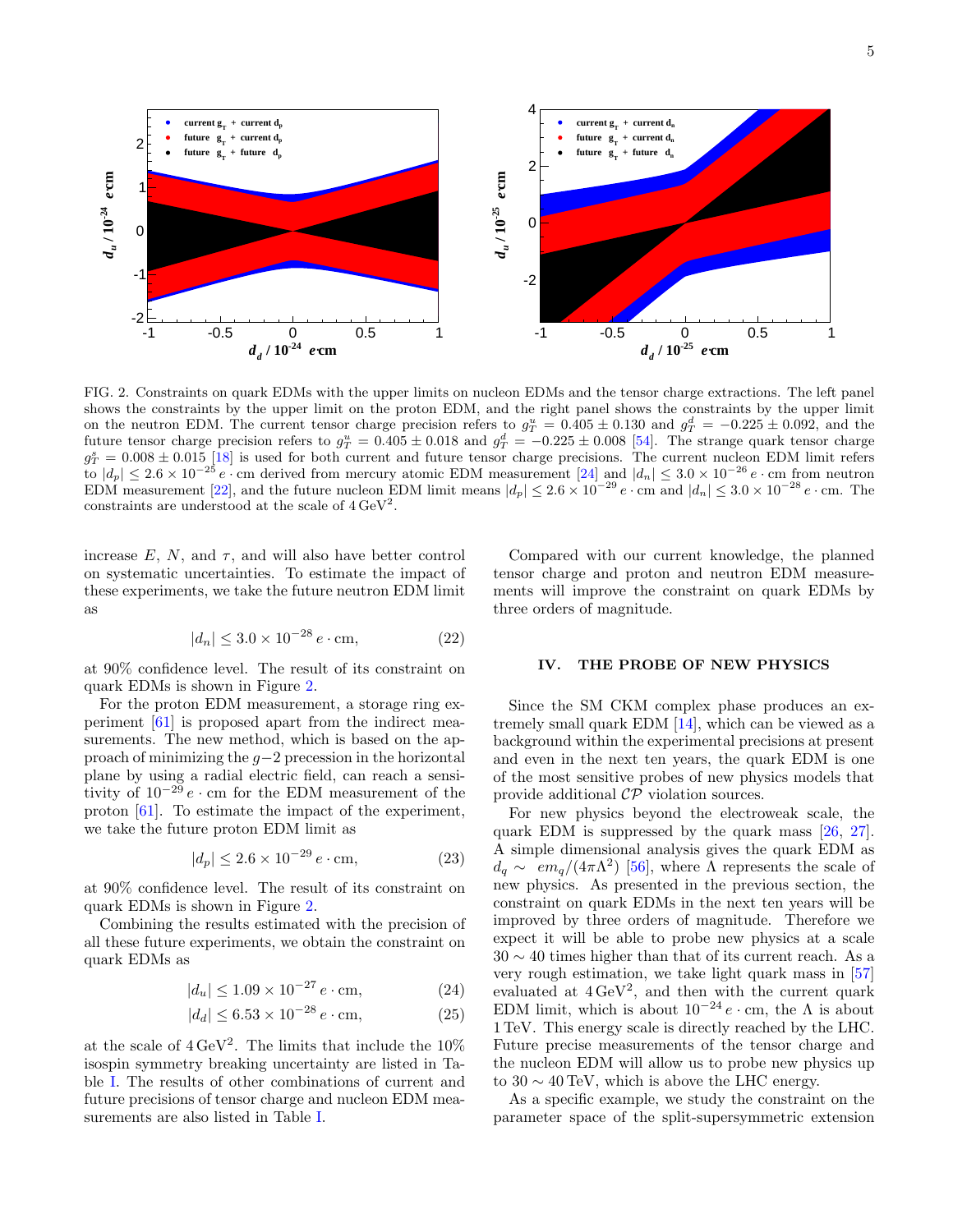<span id="page-5-0"></span>TABLE I. Limits on quark EDMs. All EDM values are given as  $90\%$  C.L. upper limits at the scale of  $4 \text{ GeV}^2$  in unit of  $e \cdot$  cm. 10% uncertainties are added to account for the isospin symmetry breaking. The current tensor charge precision refers to  $g_T^u = 0.405 \pm 0.130$  and  $g_T^d = -0.225 \pm 0.092$ , and the future tensor charge precision refers to  $g_T^u = 0.405 \pm 0.018$  and  $g_T^d = -0.225 \pm 0.008$  [\[54\]](#page-7-21). The strange quark tensor charge  $g_T^s = 0.008 \pm 0.015$  [\[18\]](#page-7-0) is used for both current and future tensor charge precisions. The current nucleon EDM limits refer to  $|d_p| \leq 2.6 \times 10^{-25} e \cdot$  cm derived from the mercury atomic EDM measurement [\[24\]](#page-7-6) and  $|d_n| \leq 3.0 \times 10^{-26} e \cdot$  cm from the neutron EDM measurement [\[22\]](#page-7-4), and the future nucleon EDM limits refer to  $|d_p| \le 2.6 \times 10^{-29} e \cdot \text{cm}$  and  $|d_n| \le 3.0 \times 10^{-28} e \cdot \text{cm}$ .

| tensor charge precision | proton EDM limit | neutron EDM limit | $d_u$ limit            | $d_d$ limit                       |
|-------------------------|------------------|-------------------|------------------------|-----------------------------------|
| current                 | current          | current           | $1.27 \times 10^{-24}$ | $\overline{1.17 \times 10^{-24}}$ |
| future                  | current          | current           | $6.72 \times 10^{-25}$ | $1.07 \times 10^{-24}$            |
| current                 | future           | current           | $1.27 \times 10^{-25}$ | $6.39 \times 10^{-26}$            |
| future                  | future           | current           | $1.14 \times 10^{-25}$ | $6.18 \times 10^{-26}$            |
| current                 | current          | future            | $1.16 \times 10^{-24}$ | $1.12 \times 10^{-24}$            |
| future                  | current          | future            | $5.60 \times 10^{-25}$ | $1.01 \times 10^{-24}$            |
| current                 | future           | future            | $1.36 \times 10^{-27}$ | $7.41 \times 10^{-28}$            |
| future                  | future           | future            | $1.20 \times 10^{-27}$ | $7.18 \times 10^{-28}$            |



<span id="page-5-1"></span>FIG. 3. The constraint on the split-supersymmetric model. The left panel is the constraint from the proton EDM, and the right panel is the constraint from the neutron EDM. The dotted (black) curves are constraints with precise tensor charge values, i.e. zero tensor charge uncertainties, the solid (blue) curves are those with current tensor charge uncertainties, and the dashed (red) curves are those with future tensor charge uncertainties. The nucleon EDM limit values marked on curves are in unit of  $e \cdot$  cm. The area below the curves represents the excluded parameter space.

of the SM, which is also investigated by the PNDME lattice QCD group [\[18\]](#page-7-0). In the split-supersymmetric model [\[65\]](#page-7-46), one-loop contributions are highly suppressed by heavy sfermions [\[66,](#page-7-47) [67\]](#page-7-48) and thus it avoids the usual supersymmetric  $\mathcal{CP}$  problem with current experimental limit on nucleon EDMs. In this model, the dominant contribution is from the quark EDM term arising from the two-loop level. With the theoretical calculation and the setup in Ref. [\[66\]](#page-7-47), namely the unified framework of gaugino masses at the grand unified theory scale and the sfermion mass of  $10^9$  GeV, we estimate the constraints on  $M_2$  and  $\mu$ , which are the mass parameters in the gauginohiggsino sector. At the split limit with gaugino mass unification, quark EDMs are controlled by a single phase  $\phi$ 

in an approximate linear way as  $\sin \phi \sin 2\beta$  [\[66\]](#page-7-47), where  $\tan \beta = v_u/v_d$  is the ratio between Higgs vacuum expectation values. In our estimation, we choose  $\sin \phi = 1$ and tan  $\beta = 1$ . The results are shown in Figure [3.](#page-5-1) Our current limits have no sensitivity to this model. The comparison of the dotted (black) curves shows the impact of the improvement on nucleon EDM measurements, and the comparison between the solid (blue) and the dashed (red) curves shows the impact of the improvement on tensor charge extractions. So the combination of future nucleon EDM and tensor charge measurements will be a powerful tool for the search of beyond SM new physics and provide more stringent constraint on the parameter space of new physics models.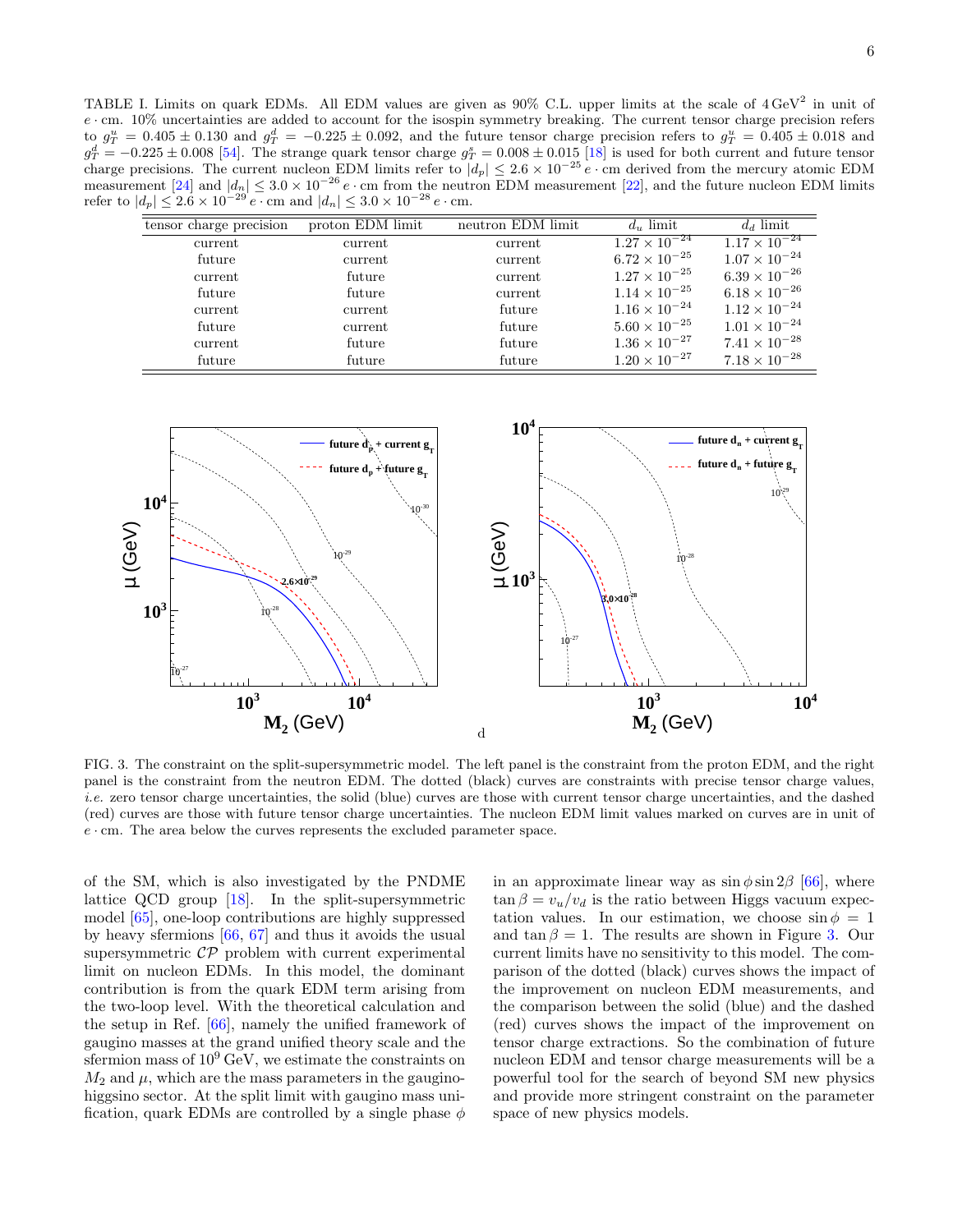### V. DISCUSSIONS AND CONCLUSIONS

In this paper, we investigate the experimental constraint on quark EDMs by combining nucleon EDM measurements and tensor charge extractions. With the present sensitivity of the proton and neutron EDM experiments and the current precision of tensor charge extractions, we obtain the upper limit on quark EDMs as  $1.27 \times 10^{-24}$  e·cm for the up quark and  $1.17 \times 10^{-24}$  e·cm for the down quark at the scale of  $4 \,\text{GeV}^2$ . It corresponds to a probe of new physics roughly up to the energy scale of 1 TeV, which is directly reached by the LHC.

In the next ten years, both the sensitivity of nucleon EDM experiments and the precision of tensor charge extractions are expected to be dramatically improved. The planned SIDIS experiments at Jefferson Lab will improve the uncertainty of the determination of the tensor charge by one order of magnitude [\[54\]](#page-7-21). The next generation neutron EDM experiments aim to improve the precision to  $10^{-28} e \cdot \text{cm}$  [\[59\]](#page-7-42). The proposed storage ring proton EDM experiment is capable of reaching a sensitivity of  $10^{-29} e\text{·cm}$  [\[61\]](#page-7-44). Our analysis shows that the combination of all these experiments is expected to improve the limit on quark EDMs by about three orders of magnitude. It means the energy scale of the quark EDM probe of new physics models will increase by 30  $\sim$  40 times, and thus is above the LHC energy. Taking the split-supersymmetric model as an example, we show the impact of the improvements on nucleon EDM measurements and tensor extractions with the future experiments. Therefore it will become an important approach for us to explore the new source of  $\mathcal{CP}$  violating effects and hence the baryogenesis mechanism of our universe.

Our analysis in this study is based on the sole contribution assumption. The strong  $\mathcal{CP}$  violation  $\theta$ -term is set to zero. Other contributions such as the chromo-EDM and the Weinberg term are also neglected. In some model like the split-supersymmetric model we investigated, the quark EDM term dominates and one can neglect the chromo-EDM and the Weinberg term contributions at

the leading order. In general, it is possible to have cancellations among different sources. We leave more complete investigations of all sources to future studies.

The isospin symmetry is another assumption we have used in our analysis. The 10% uncertainty that we have added based on our empirical estimation is more or less arbitrary. With our current knowledge, we cannot quantify this uncertainty. Better understandings of the nucleon structure both theoretically and experimentally in the future may help us to have more accurate estimation of this uncertainty.

The validation of the neglect of the charm as well as heavier flavor contributions depends on the size of its tensor charge. Since the charm quark is about 600 times heavier than the up quark, if we require the charm quark contribution to be one order of magnitude smaller than the up quark contribution, the charm quark tensor charge is required to be smaller than  $7 \times 10^{-5}$  at the scale of  $4 \text{ GeV}^2$ . To our best knowledge, there are no theoretical calculations or experimental extractions of the charm quark tensor charge up to now. Future studies may tell us if the drop of heavy flavor terms is allowed.

In conclusion, the quark EDM is a sensitive probe to additional  $\mathcal{CP}$  violation sources beyond the SM. The upcoming experiments will significantly improve the constraint on the quark EDM and hence make it a much more powerful tool to test the SM and to search for new physics models.

## ACKNOWLEDGMENTS

We are grateful to Kalyan Allada, Jian-Ping Chen, Bradley W. Filippone, Robert Golub, Zhong-Bo Kang, Alexei Prokudin, Nobuo Sato, Peng Sun, Zhihong Ye, and Feng Yuan for useful discussions. This work is supported in part by U.S. Department of Energy under contract number DE-FG02-03ER41231, and by the Duke Kunshan University.

- <span id="page-6-0"></span>[1] T. D. Lee and C. N. Yang, Phys. Rev. 104, 254 (1956).
- <span id="page-6-1"></span>[2] C. S. Wu, E. Ambler, R. W. Hayward, D. D. Hoppes, and R. P. Hudson, Phys. Rev. 105, 1413 (1957).
- <span id="page-6-2"></span>[3] R. L. Garwin, L. M. Lederman, and M. Weinrich, Phys. Rev. 105, 1415 (1957).
- <span id="page-6-3"></span>[4] J. H. Christenson, J. W. Cronin, V. L. Fitch, and R. Turlay, Phys. Rev. Lett. 13, 138 (1964).
- <span id="page-6-4"></span>[5] B. Aubert *et al.* (BaBar Collaboration), Phys. Rev. Lett. 87, 091801 (2001).
- [6] K. Abe *et al.* (Belle Collaboration), Phys. Rev. Lett. **87**, 091802 (2001).
- <span id="page-6-5"></span>[7] R. Aaij et al. (LHCb Collaboration), Phys. Rev. Lett. 110, no. 22, 221601 (2013).
- <span id="page-6-6"></span>[8] A. D. Sakharov, JETP Lett. 5, 27 (1967) [Sov. Phys. Usp. 34, 392 (1991)].
- <span id="page-6-7"></span>[9] M. Kobayashi and T. Maskawa, Prog. Theor. Phys. 49, 652 (1973).
- <span id="page-6-8"></span>[10] G. Luders, Kong. Dan. Vid. Sel. Mat. Fys. Med. 28N5, no. 5, 1 (1954).
- [11] G. Luders, Annals Phys. 2, 1 (1957) [Annals Phys. 281, 1004 (2000)].
- [12] J. S. Bell, Proc. Roy. Soc. Lond. A **231**, 479 (1955).
- <span id="page-6-9"></span>[13] W. Pauli (Ed.), *Niels Bohr and the Development of* Physics, McGrawHill: New York, NY, USA, 1955, p30.
- <span id="page-6-10"></span>[14] A. Czarnecki and B. Krause, Phys. Rev. Lett. 78, 4339 (1997).
- [15] M. B. Gavela *et al.*, Phys. Lett. **109B**, 215 (1982).
- <span id="page-6-11"></span>[16] I. B. Khriplovich and A. R. Zhitnitsky, Phys. Lett. **109B**, 490 (1982).
- <span id="page-6-12"></span>[17] A. Courtoy, S. Baessler, M. González-Alonso and S. Liuti,